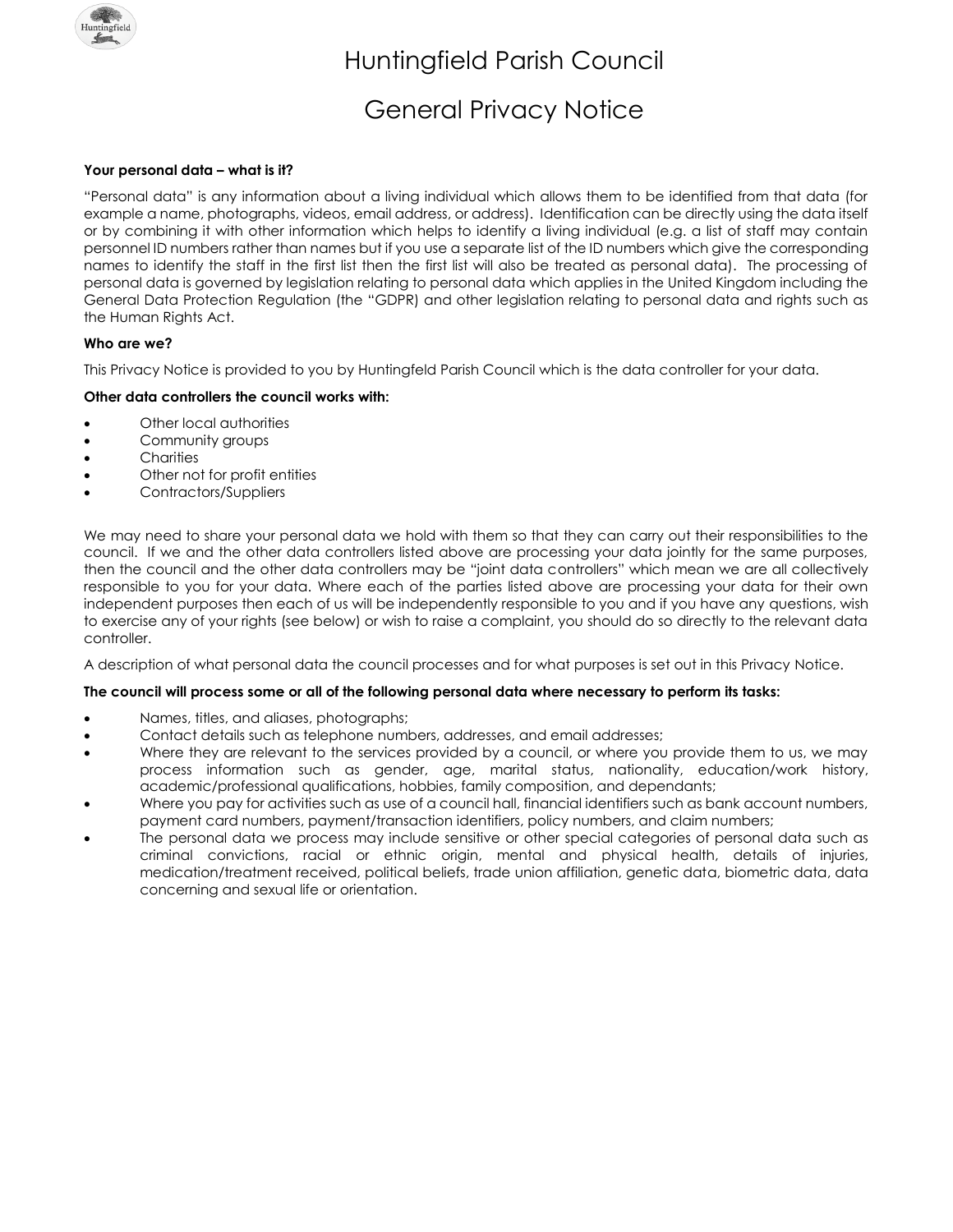

# General Privacy Notice

#### **How we use sensitive personal data**

- We may process sensitive personal data including, as appropriate:
	- information about your physical or mental health or condition in order to monitor sick leave and take decisions on your fitness for work;
	- your racial or ethnic origin or religious or similar information in order to monitor compliance with equal opportunities legislation;
	- in order to comply with legal requirements and obligations to third parties.
- These types of data are described in the GDPR as "Special categories of data" and require higher levels of protection. We need to have further justification for collecting, storing and using this type of personal data.
- We may process special categories of personal data in the following circumstances:
	- In limited circumstances, with your explicit written consent.
	- Where we need to carry out our legal obligations.
	- Where it is needed in the public interest.
- Less commonly, we may process this type of personal data where it is needed in relation to legal claims or where it is needed to protect your interests (or someone else's interests) and you are not capable of giving your consent, or where you have already made the information public.

### **Do we need your consent to process your sensitive personal data?**

• In limited circumstances, we may approach you for your written consent to allow us to process certain sensitive personal data. If we do so, we will provide you with full details of the personal data that we would like and the reason we need it, so that you can carefully consider whether you wish to consent.

#### **The council will comply with data protection law. This says that the personal data we hold about you must be:**

- Used lawfully, fairly and in a transparent way.
- Collected only for valid purposes that we have clearly explained to you and not used in any way that is incompatible with those purposes.
- Relevant to the purposes we have told you about and limited only to those purposes.
- Accurate and kept up to date.
- Kept only as long as necessary for the purposes we have told you about.
- Kept and destroyed securely including ensuring that appropriate technical and security measures are in place to protect your personal data to protect personal data from loss, misuse, unauthorised access and disclosure.

#### **We use your personal data for some or all of the following purposes:**

- To deliver public services including to understand your needs to provide the services that you request and to understand what we can do for you and inform you of other relevant services;
- To confirm your identity to provide some services;
- To contact you by post, email, telephone or using social media (e.g., Facebook, Twitter, WhatsApp);
- To help us to build up a picture of how we are performing;
- To prevent and detect fraud and corruption in the use of public funds and where necessary for the law enforcement functions;
- To enable us to meet all legal and statutory obligations and powers including any delegated functions;
- To carry out comprehensive safeguarding procedures (including due diligence and complaints handling) in accordance with best safeguarding practice from time to time with the aim of ensuring that all children and adults-at-risk are provided with safe environments and generally as necessary to protect individuals from harm or injury;
- To promote the interests of the council;
- To maintain our own accounts and records:
- To seek your views, opinions or comments;
- To notify you of changes to our facilities, services, events and staff, councillors and other role holders;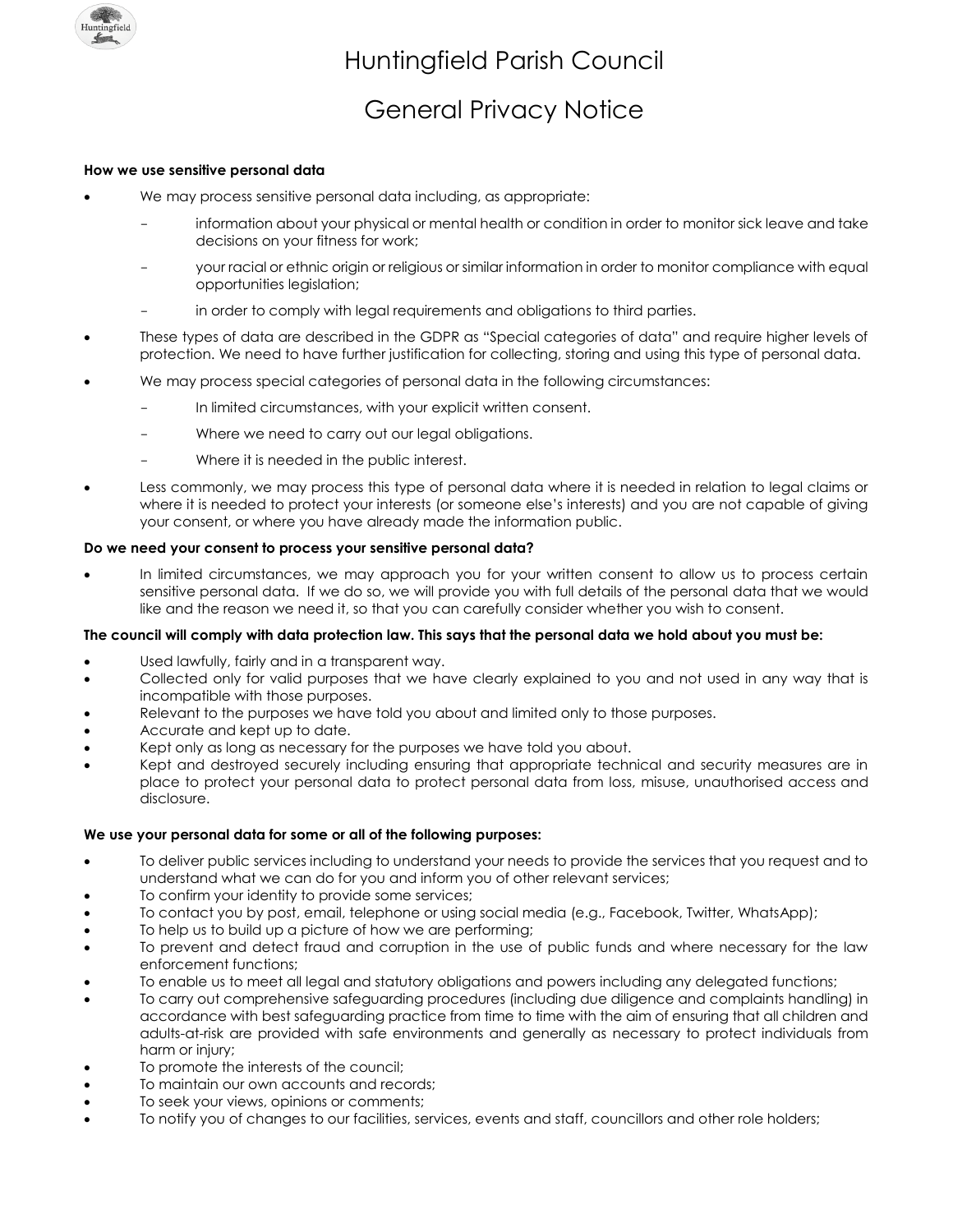

# General Privacy Notice

- To send you communications which you have requested and that may be of interest to you. These may include information about campaigns, appeals, other new projects or initiatives;
- To process relevant financial transactions including grants and payments for goods and services supplied to the council
- To allow the statistical analysis of data so we can plan the provision of services.

Our processing may also include the use of CCTV systems for the prevention and prosecution of crime.

## **What is the legal basis for processing your personal data?**

The council is a public authority and has certain powers and obligations. Most of your personal data is processed for compliance with a legal obligation which includes the discharge of the council's statutory functions and powers. Sometimes when exercising these powers or duties it is necessary to process personal data of residents or people using the council's services. We will always take into account your interests and rights. This Privacy Notice sets out your rights and the council's obligations to you.

We may process personal data if it is necessary for the performance of a contract with you, or to take steps to enter into a contract. An example of this would be processing your data in connection with the use of sports facilities, or the acceptance of an allotment garden tenancy

Sometimes the use of your personal data requires your consent. We will first obtain your consent to that use.

### **Sharing your personal data**

This section provides information about the third parties with whom the council may share your personal data. These third parties have an obligation to put in place appropriate security measures and will be responsible to you directly for the manner in which they process and protect your personal data. It is likely that we will need to share your data with some or all of the following (but only where necessary):

- The data controllers listed above under the heading "Other data controllers the council works with";
- Our agents, suppliers and contractors. For example, we may ask a commercial provider to publish or distribute newsletters on our behalf, or to maintain our database software;
- On occasion, other local authorities or not for profit bodies with which we are carrying out joint ventures e.g. in relation to facilities or events for the community.

#### **How long do we keep your personal data?**

We will keep some records permanently if we are legally required to do so. We may keep some other records for an extended period of time. For example, it is currently best practice to keep financial records for a minimum period of 8 years to support HMRC audits or provide tax information. We may have legal obligations to retain some data in connection with our statutory obligations as a public authority. The council is permitted to retain data in order to defend or pursue claims. In some cases, the law imposes a time limit for such claims (for example 3 years for personal injury claims or 6 years for contract claims). We will retain some personal data for this purpose as long as we believe it is necessary to be able to defend or pursue a claim. In general, we will endeavour to keep data only for as long as we need it. This means that we will delete it when it is no longer needed.

#### **Your rights and your personal data**

You have the following rights with respect to your personal data:

When exercising any of the rights listed below, in order to process your request, we may need to verify your identity for your security. In such cases we will need you to respond with proof of your identity before you can exercise these rights.

#### *1) The right to access personal data we hold on you*

- At any point you can contact us to request the personal data we hold on you as well as why we have that personal data, who has access to the personal data and where we obtained the personal data from. Once we have received your request we will respond within one month.
- There are no fees or charges for the first request but additional requests for the same personal data or requests which are manifestly unfounded or excessive may be subject to an administrative fee.